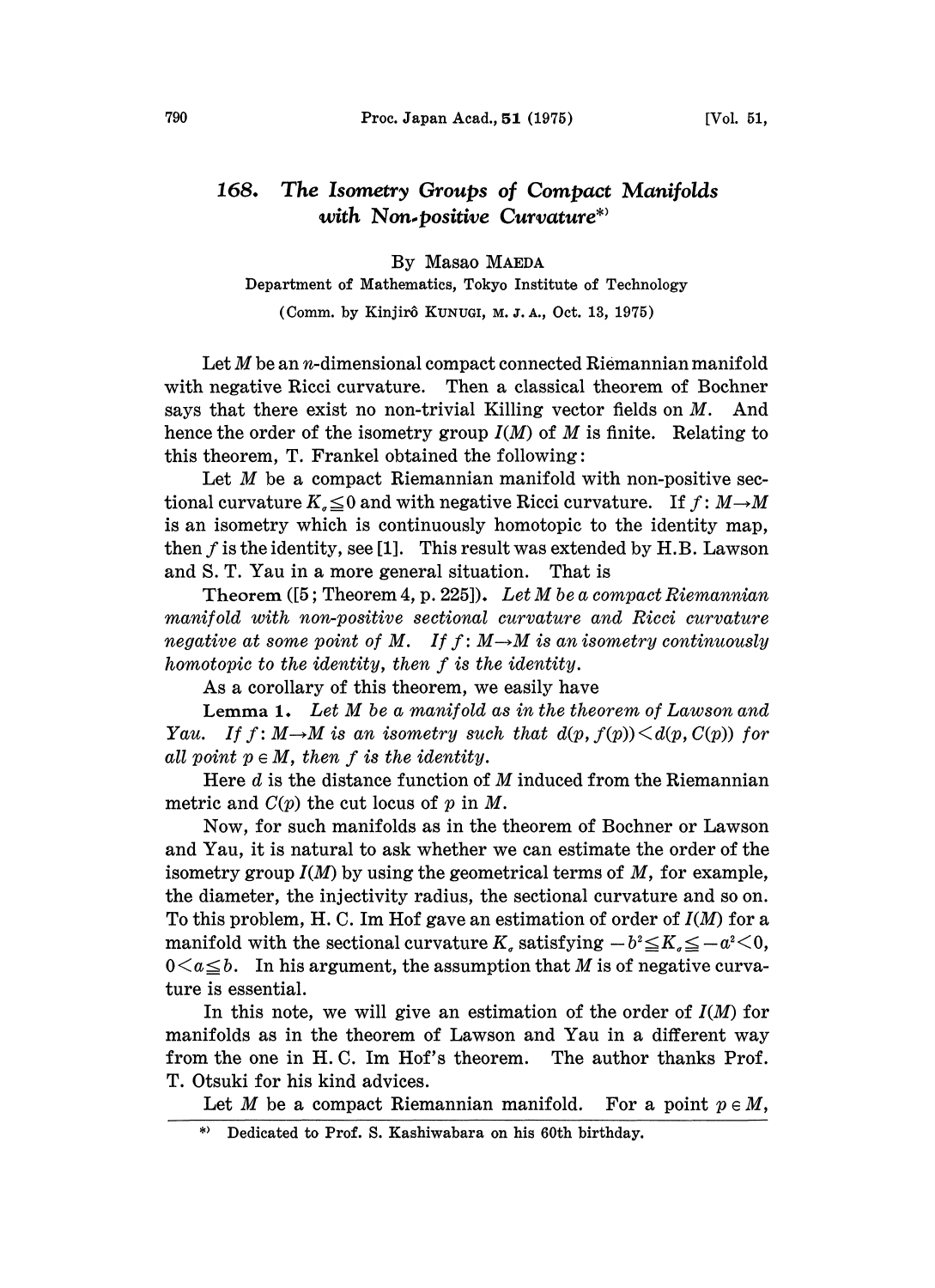$T_p(M)$  denotes the tangent space of M at p and  $\exp_p: T_p(M) \to M$  the exponential mapping. Every geodesic is parametrized with respect to the arc-length. Put  $\delta := \min \{d(p, C(p)) : p \in M\}$ .  $\delta$  is called the injectivity radius of M. For a positive number r and a point  $p \in M$ ,  $B_r(p)$ denotes the open metric ball in  $M$  with radius  $r$  centerd at  $p$ . By the compactness of M, we can choose a finite number of points  $p_1, \dots, p_k \in M$ such that

$$
(*)\qquad \qquad \bigcup_{i=1}^k B_{\delta/4}(p_i)=M.
$$

Of course k depend on  $\delta$  and other geometrical structure of M. In this situation, we have

Proposition 1. Let M be a compact Riemannian manifold with non-positive sectional curvature and Ricci curvature negative at some point of M. Then

the order of 
$$
I(M) \leq k^k
$$
.

**Proof.** We define a mapping  $\Phi: I(M) \rightarrow \{all \text{ the } k\text{-sequences } (i_1, i_2, \dots, i_m)\}$  $\cdots$ ,  $i_k$ ),  $1 \leq i_1, i_2, \cdots, i_k \leq k$  as follows: for  $f \in I(M)$ 

$$
\varPhi(f)\!=\!(j_1,j_2,\,\cdots,j_k)
$$

where for each  $i=1, \dots, k$ , the number  $j_i$  is the smallest of j such that  $f(p_i) \in B_{\delta/4}(p_j)$ .  $\Phi$  is well defined, because by means of (\*). We will show that  $\Phi$  is injective. Assume  $\Phi(f)=\Phi(g)=(j_1,j_2,\cdots,j_k)$  for f, g  $\in I(M)$ . Then we have

$$
d(f(p_i), p_{j_i}) < \frac{\delta}{4}
$$
 and  $d(g(p_i), p_{j_i}) < \frac{\delta}{4}$ ,  $i=1,\dots,k$ .

Hence, putting  $h:=f^{-1} \circ g$ , for each  $i=1, \dots, k$ , we have  $d(p_i, h(p_i)) = d(p_i, f^{-1} \circ g(p_i)) = d(f(p_i), g(p_i))$ 

$$
\leq d(f(p_i), p_{j_i})+d(p_{j_i}, g(p_i)) < \frac{\sigma}{2}.
$$

Now for each point  $p \in M$ , we can find a number  $i_0$  such that  $p \in B_{\delta/4}(p_{i_0})$  by (\*). So, from the above fact, we have

$$
d(p, h(p)) \le d(p, p_{i_0}) + d(p_{i_0}, h(p_{i_0})) + d(h(p_{i_0}), h(p)) < \frac{\delta}{4} + \frac{\delta}{2} + d(p_{i_0}, p) < \frac{\delta}{4} + \frac{\delta}{2} + \frac{\delta}{4} = \delta.
$$

Thus for each point  $p \in M$ ,  $d(p, h(p)) < \delta \leq d(p, C(p))$ . Then by Lemma 1,  $h$  must be identity. So our assertion is proved.  $q.e.d.$ 

Next, we will calculate the number  $k$  for compact manifolds with the sectional curvature satisfying  $-b^2 \leq K_c \leq 0$  for some  $b > 0$ .

Let  $H$  be the *n*-dimensional hyperbolic space of constant curvature  $b^2$  represented on the Euclidean disk  $\{x \in \mathbb{R}^n : ||x||^2 \leq 1/b^2\}$  with the Riemannian metric  $ds^2 = \frac{4}{(1-b^2||x||^2)^2} \sum_{i=1}^n dx_i^2$ . For a positive number t, [t] denotes the integer part of t. Let r, s,  $r > s$  be any positive numbers.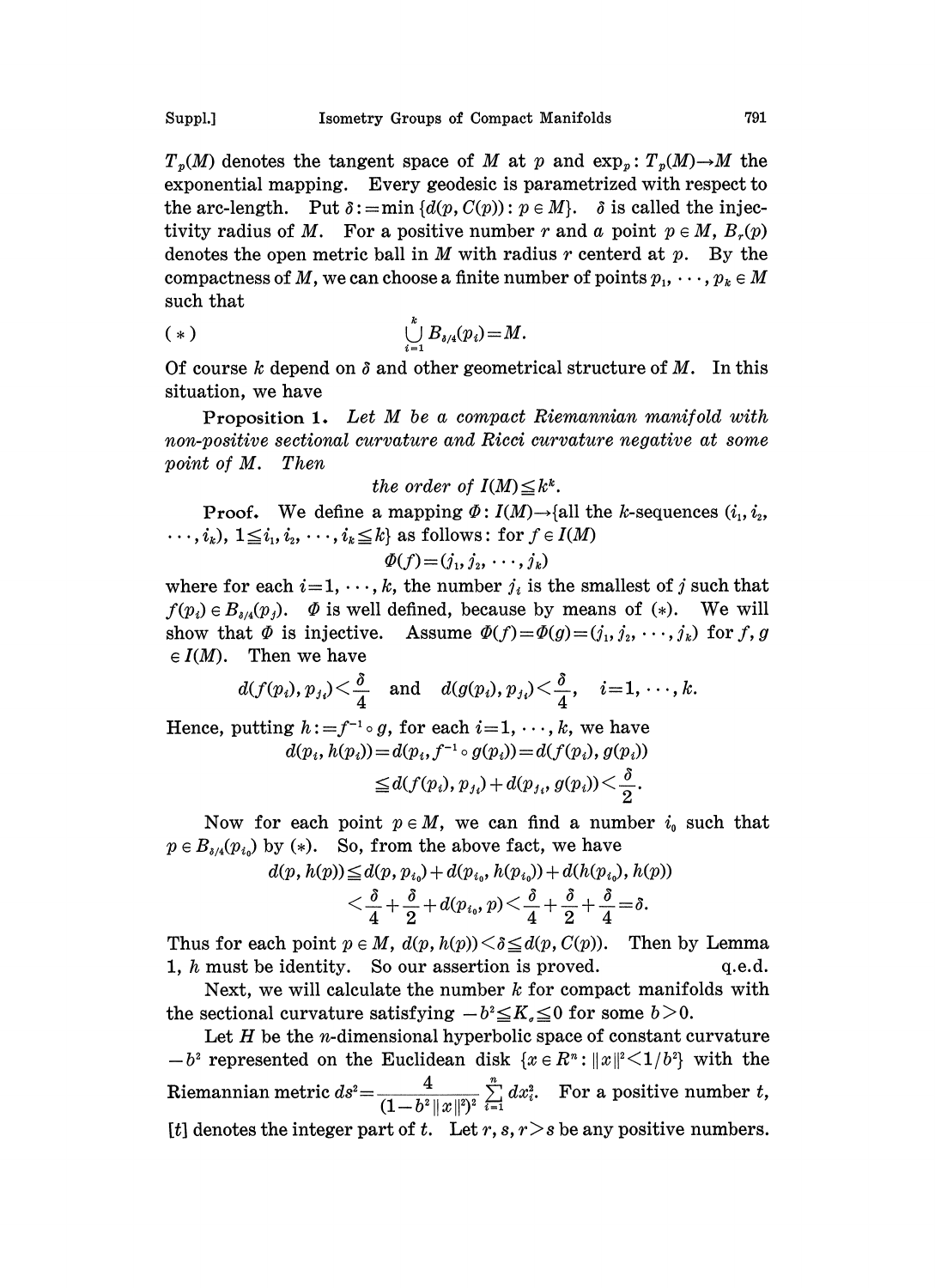792 **M. MAEDA** [Vol. 51,

**Lemma 2.** For the point  $\overline{p} = (0, \dots, 0) \in H$ , there exists a finite number of points  $\overline{p}_1, \cdots, \overline{p}_l \in B_r(\overline{p})$  such that

$$
\bigcup_{i=1}^l B_s(\overline{p}_i) \supset \overline{B_r(\overline{p})}.
$$

The number  $l$  can be taken as

$$
l\!\leq\!\Bigl(\!\Bigl\lfloor\frac{r}{s}\Bigr\rfloor\!+\!1\Bigr)\!\Bigl(\!\Bigl\lfloor\frac{2R}{\alpha}\Bigr\rfloor\!+\!1\Bigr)^*\!+\!1
$$

where R and  $\alpha$  are detemined with  $\beta$  and a as follows:

(\*\*)  
\n
$$
\begin{cases}\n\cosh b\beta = \cosh bs/\cosh \frac{bs}{2}, & a = \tanh \frac{br}{2}/b, \\
R = 2a/(1 - a^2b^2), & \alpha = \left\{\frac{2R^2}{n}\left(1 - \cos \frac{\beta}{R}\right)\right\}^{1/2}.\n\end{cases}
$$

**Proof.** Let  $\gamma$ :  $[0, \infty) \rightarrow H$  be a geodesic starting from  $\overline{p}$ . Consider a covering of  $\gamma([0, r])$ :

$$
\bigcup_{j=0}^{\lceil r/s \rceil+1} B_s(\gamma(j\cdot s)) \supset \gamma([0,r]).
$$

Let  $\beta$  be the number satisfying (\*\*). Then, by using the hyperbolic trigonometry, we can see that  $\beta$ -tubular neighborhood

 $U_{\beta}(\gamma([0, r])) := {\bar{q} \in H : d(\bar{q}, \gamma([0, r])) \leq \beta}$ 

of  $\gamma$  is contained in  $\bigcup B_s(\gamma(j\cdot s))$ . And we have

 $U_{\beta}(\gamma([0, r])) \cap \partial B_{r}(\overline{p}) \supset B^{n-1}_{\beta}(\gamma(r)) \supset B^{n-1}_{\beta}(\gamma(r))$ 

for some  $\beta' > \beta$ , where  $B_{\beta'}^{n-1}(\gamma(r))$  denotes the open metric ball in  $\partial B_r(\overline{p})$ with radius  $\beta'$  centered at  $\gamma(r)$ . Note that  $\partial B_r(\overline{p})$  is isometric to the standard  $(n-1)$ -dimensional sphere  $S^{n-1}(R)$ . For any point  $\bar{q} \in B^{n-1}_{\beta}(\gamma(r))$ and the geodesic  $\eta: [0, r] \to H$  connecting from  $\gamma(0)$  to  $\bar{q}$ , we easily that  $\eta([0, r]) \subset U_{\beta}(\gamma([0, r]))$ . Thus, if we can find a finite number and the geodesic  $\eta: [0, r] \rightarrow H$  connecting from  $\gamma(0)$  to  $\bar{q}$ , we easily see points  $\overline{p}_0, \cdots, \overline{p}_m \in S^{n-1}(R)$  such that

$$
\bigcup_{i=1}^m B^{n-1}_{\beta'}(\overline{p}_i) \supset S^{n-1}(R),
$$

then, from the above fact, we have

$$
\overline{B_r(\overline{p})} \subset \bigcup_{i=1}^m U_{\beta}(\gamma_i([0, r])) \subset \bigcup_{i=1}^m \bigcup_{j=0}^{\lfloor r/s \rfloor+1} B_s(\gamma_i(j \cdot s)),
$$

where  $\gamma_i : [0, r] \to H$  is the geodesic from  $\bar{p}$  to  $\bar{p}_i, i=1,\dots, m$ .

Now, for any point  $p=(p_1, \dots, p_n) \in R^n$  and a positive number  $\rho > 0$ , we set

 $I(p, \rho) := \{x = (x_1, \ldots, x_n) \in R^n : 0 \leq |x_i - p_i| \leq \rho/2, 1 \leq i \leq n\}.$ Then we can easily see

 $\sup \{d(q, q') : q, q' \in I(p, \rho) \cap S^{n-1}(R)\}\$ 

$$
\leq R \arccos \frac{2R^2 - n\rho^2}{2R^2} \quad \text{if } n\rho^2 \leq 2R^2.
$$

where d is the distance function on  $S^{n-1}(R)$ . We choose  $\alpha > 0$  such that

function on 
$$
S^{n-1}(R)
$$
.  
\n $R \arccos \frac{2R^2 - n\alpha^2}{2R^2} = \beta$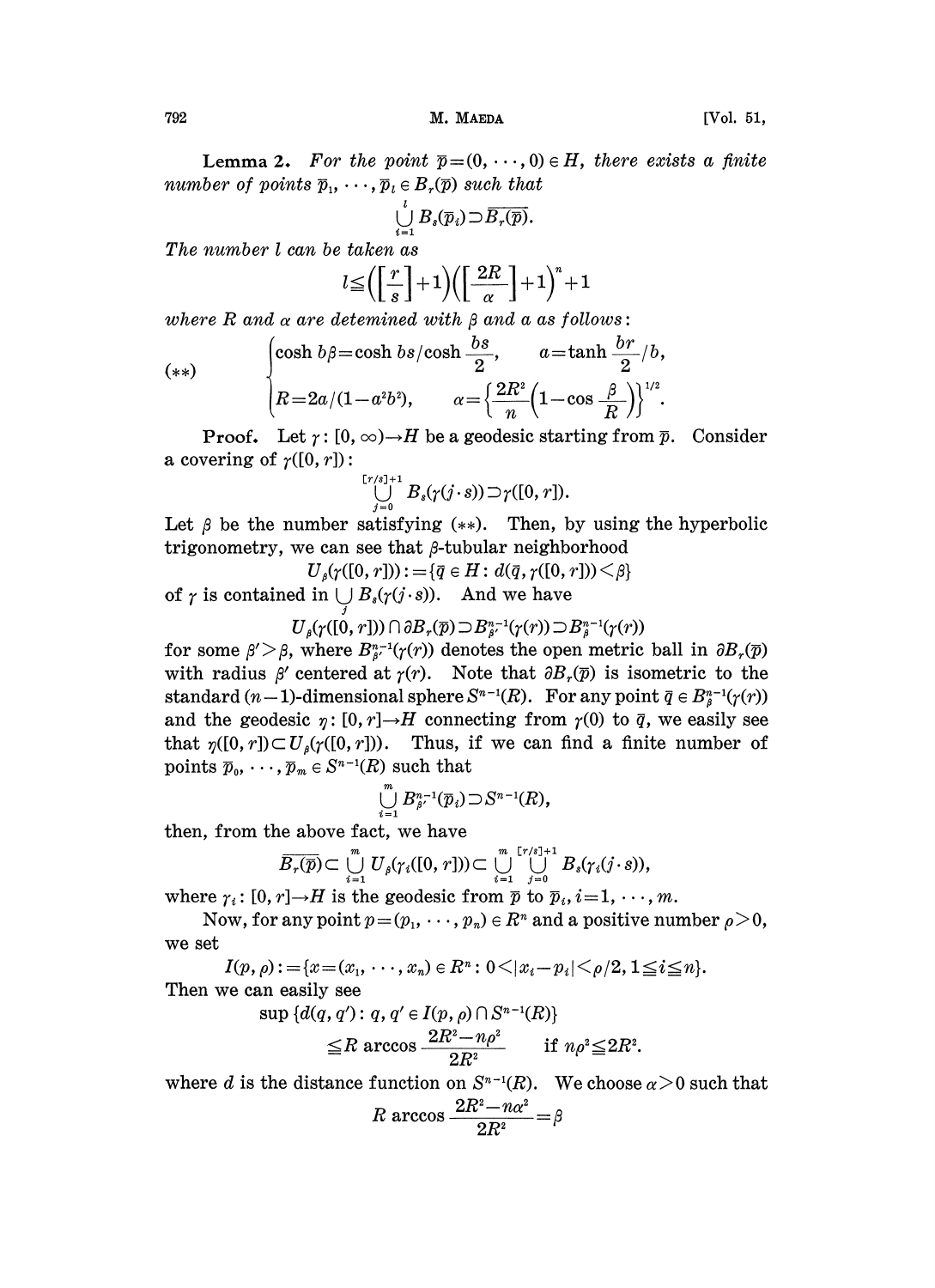Suppl.] Isometry Groups of Compact Manifolds 793

i.e. 
$$
\alpha = \left\{ \frac{2R^2}{n} \left( 1 - \cos \frac{\beta}{R} \right) \right\}^{1/2}
$$

Thus, if we can find a finite number of points  $q_1, \dots, q_m \in \mathbb{R}^n$  such that

$$
\bigcup_{i=1}^{m} \overline{I(q_i, \alpha)} \supset S^{n-1}(R) \quad \text{and} \quad \overline{I(q_i, \alpha)} \cap S^{n-1}(R) \neq \emptyset, i = 1, 2, \cdots, m
$$

and taking a point  $\overline{p}_i \in I(\overline{q_i, \alpha}) \cap S^{n-1}(R)$  for each i, then, from the above fact, we have

$$
S^{n-1}(R) = \bigcup_{i=1}^m \overline{I(q_i,\alpha)} \cap S^{n-1}(R) \subset \bigcup_{i=1}^m \overline{B^{n-1}_{\beta}(\overline{p}_i)} \subset \bigcup_{i=1}^m B^{n-1}_{\beta}(\overline{p}_i).
$$

Hence, by means of an Euclidean geometric consideration, we can choose an m with the above mentioned property such that

$$
m \leq \frac{\left(\left[\frac{2R}{\alpha}\right]+1\right)^n}{\left[\frac{2R}{\alpha}\right]^n} \quad \text{if } \left[\frac{2R}{\alpha}\right] \neq \frac{2R}{\alpha}
$$
\n
$$
\text{if } \left[\frac{2R}{\alpha}\right] = \frac{2R}{\alpha}. \quad \text{q.e.d.}
$$

Remark. The estimation of the number  $m$  in the proof of Lemma 2 is very rough. We counted the number of points  $q_i \in R^n$  such that  $\overline{I(q_i, \alpha)} \cap S^{n-1}(R) = \emptyset$ . When  $\alpha$  is small with respect to R, then, for ex-<br>ample. we can choose an upper bound of m as 2 is very rough. We counted the number of points  $q_i \in R^n$  such that ample, we can choose an upper bound of  $m$  as

$$
m \leq \begin{cases} \left\{2\left(\left[\frac{R}{\alpha}\right]+1\right)\right\}^n - \left\{2\left[\frac{R}{\sqrt{n}\alpha}\right]\right\}^n & \text{if } \left[\frac{R}{\alpha}\right] \neq \frac{R}{\alpha} \\ \left(\left(2\left[\frac{R}{\alpha}\right]\right)^n - \left(\left(2\left[\frac{R}{\sqrt{n}\alpha}\right]\right)^n & \text{if } \left[\frac{R}{\alpha}\right] = \frac{R}{\alpha} \right.\end{cases}
$$

And it will be possible to get a more sharp estimation.

Using this Lemma, we have

Proposition 2. Let M be an n-dimensional compact Riemannian manifold with the diameter  $d$  and the injectivity radius  $\delta,$  whose sec-**The STAR CONSTREY CONSTRESS EXECUTE FREQUESTION 2.** Let  $M$  be an n-almensional compact intermannian<br>manifold with the diameter d and the injectivity radius  $\delta$ , whose sec-<br>tional curvature K, satisfies  $-b^2 \leq K_s \leq 0$  tional curvature  $K_s$  satisfies  $-b^2 \leq K_s \leq 0$  for some  $b > 0$ .<br>exists a finite number of points  $p_1, \dots, p_k \in M$  such that

$$
\bigcup_{i=1}^k B_{\delta/4}(p_i) = M \quad with \quad k \leq \left( \left[ \frac{4d}{\delta} \right] + 1 \right) \left( \left[ \frac{2R}{\alpha} \right] + 1 \right)^n + 1
$$

where R and  $\alpha$  are determined as in Lemma 2 by replacing r and s with d and  $\delta/4$  respectively.

d  $\delta/4$  respectively.<br>Proof. Let  $\pi \colon \widetilde{M} \to M$  be the universal covering of M and  $\pi$  its<br>ection. Then as is well known.  $\widetilde{M}$  is diffeomorphic to an *n*-dimenprojection. Then as is well known,  $\tilde{M}$  is diffeomorphic to an *n*-dimensional Euclidean space and each geodesic segment of  $M$  is the shortest connection between its end points. Fix a point  $p \in M$  and  $\tilde{p} \in {\pi^{-1}(p)}$ . Clearly  $B_d(\tilde{p})$  contains a fundamental domain D of this covering i.e.  $\frac{\pi}{r}$ : early  $B_d(\tilde{p})$  contains a fundamental domain  $D$  of this covering i.e.<br>  $D \rightarrow M$  is one-to-one and  $\pi : \overline{D} \rightarrow M$  is onto. Since  $\delta$  is the injectivity<br>
dius of M for each point  $\tilde{q} \in \widetilde{M}$   $\pi : R$  ( $\tilde{q}$ )  $R$  (radius of M, for each point  $\tilde{q} \in \tilde{M}$ ,  $\pi : B_{s/4}(\tilde{q}) \to B_{s/4}(\pi(\tilde{q}))$  is onto and<br>isometric. So if we can find a finite number of points  $\tilde{\phi}$ ,  $\ldots$ ,  $\tilde{\phi} \in R$  ( $\tilde{\phi}$ ) isometric. So, if we can find a finite number of points  $\tilde{p}_1, \dots, \tilde{p}_k \in B_d(\tilde{p})$  $\text{ satisfying } \bigcup_{i=1}^e B_{\delta/4}(\tilde p_i) \supset \overline{B_d(\tilde p)}, \text{ then we have } \bigcup_{i=1}^e B_{\delta/4}(\pi(\tilde p_i))\!=\!M. \ \ \text{ Let } H \text{ and }$